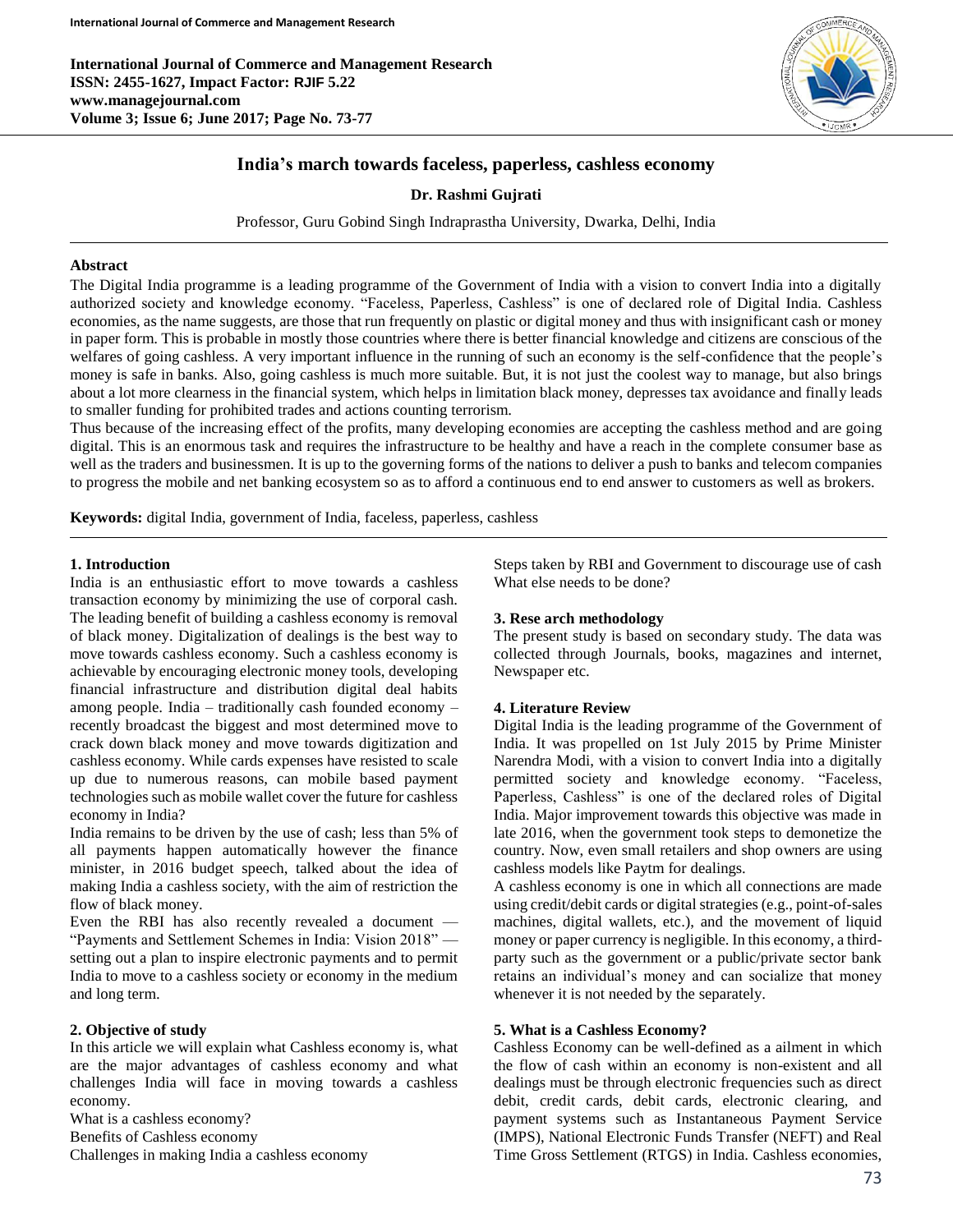as the name proposes, are those that run mostly on plastic or digital money and thus with negligible cash or money in paper form. This is conceivable in mostly those countries where there is better financial knowledge and citizens are conscious of the reimbursements of going cashless. A very important factor in the running of such an economy is the assurance that the people's money is safe in banks. Also, going cashless is much more appropriate. But, it is not just the easiest way to manage, but also brings about a lot more photograph in the financial system, which helps in restriction black money, depresses tax fudging and eventually leads to reduced funding for illegal trades and activities counting terrorism. Thus because of the growing effect of the benefits, many developing economies are accepting the cashless method and are going digital. This is a mammoth task and requires the infrastructure to be healthy and have a reach in the whole consumer dishonorable as well as the dealers and businessmen. It is up to the governing bodies of the countries to deliver a push to banks and telecom companies to recover the mobile and net banking ecosystem so as to provide a whole end to end explanation to customers as well as traders.

# **6. Types of Cashless Modes and Payments**

### **6.1 Mobile wallet**

It is essentially a virtual wallet obtainable on your mobile phone. You can store cash in your mobile to make online or offline payments. Countless service benefactors offer these wallets via mobile apps, which is to be transferred on the phone. You can transmission the money into these wallets online using credit/debit card or Net banking. This means that every time you pay a bill or make an acquisition online via the wallet, you won't have to furnish your card details. You can use these to pay bills and make online purchases.

## **6.2 Plastic money**

It includes credit, debit and prepaid cards. The concluding can be issued by banks or non-banks and it can be corporeal or cybernetic. These can be bought and recharged online via Net banking and can be used to make online or point-of-sale (PoS) purchases, even given as gift cards. Cards are used for three primary purposes – for withdrawing money from ATMs, making online payments and stealing for purchases or payments at PoS terminals at merchant outlets like shops, restaurants, fuel pumps etc.Net banking: It does not involve any wallet and is simply a method of online transfer of funds from one bank account to another bank account, credit card, or a third party. You can do it finished a computer or mobile phone. Log in to your bank account on the internet and transmission money via national electronic funds transfer (NEFT), real-time gross settlement (RTGS) or immediate payment service (IMPS), all of which come at a nominal transaction cost.

The RBI classifies every mode of cashless fund transfer using cards or mobile phones as 'prepaid payment instrument'. They can be supplied as smart cards, magnetic stripe cards, Net accounts, Net wallets, mobile accounts, mobile wallets or paper vouchers. They are classified into four types:

- **1. Open Wallets:** These permit you to buy goods and services, withdraw cash at ATMs or banks and transfer funds. These amenities can only be jointly hurled in suggestion with a bank. Apart from the usual merchant payments, it also allows you to send money to any mobile number linked with a bank account. M-Pesa by Vodafone is an example.
- **2. Semi-Open Wallets**: You cannot remove cash or get it back from these wallets. In this case, a customer has to apply what he loads. For example, Airtel Money/Ola Money is a semi-open wallet, which allows you to transact with merchants having a contract with Airtel/Ola.
- **3. Closed Wallets:** This is moderately popular with ecommerce companies; where in a positive amount of money is sealed with the merchant in case of a withdrawal or return of the product, or gift cards. Flipkart and Book My Show wallets are an example.
- **4. Semi-Closed Wallets:** These wallets do not authorization cash withdrawals or renovation, but it allows you to buy goods and services from listed wholesalers and perform financial services at listed locations. Paytm is an example.

## **7. What is a cashless economy and where does India stand**

- A cashless economy is one in which all the transactions are done using cards or digital means. The circulation of physical currency is minimal.
- India uses too much cash for transactions. The ratio of cash to gross domestic product is one of the highest in the world—12.42% in 2014, compared with 9.47% in China or 4% in Brazil.
- Less than 5% of all payments happen electronically
- The number of currency notes in circulation is also far higher than in other large economies. India had 76.47 billion currency notes in circulation in 2012-13 compared with 34.5 billion in the US.
- Some studies show that cash dominates even in malls, which are visited by people who are likely to have credit cards, so it is no surprise that cash dominates in other markets as well.

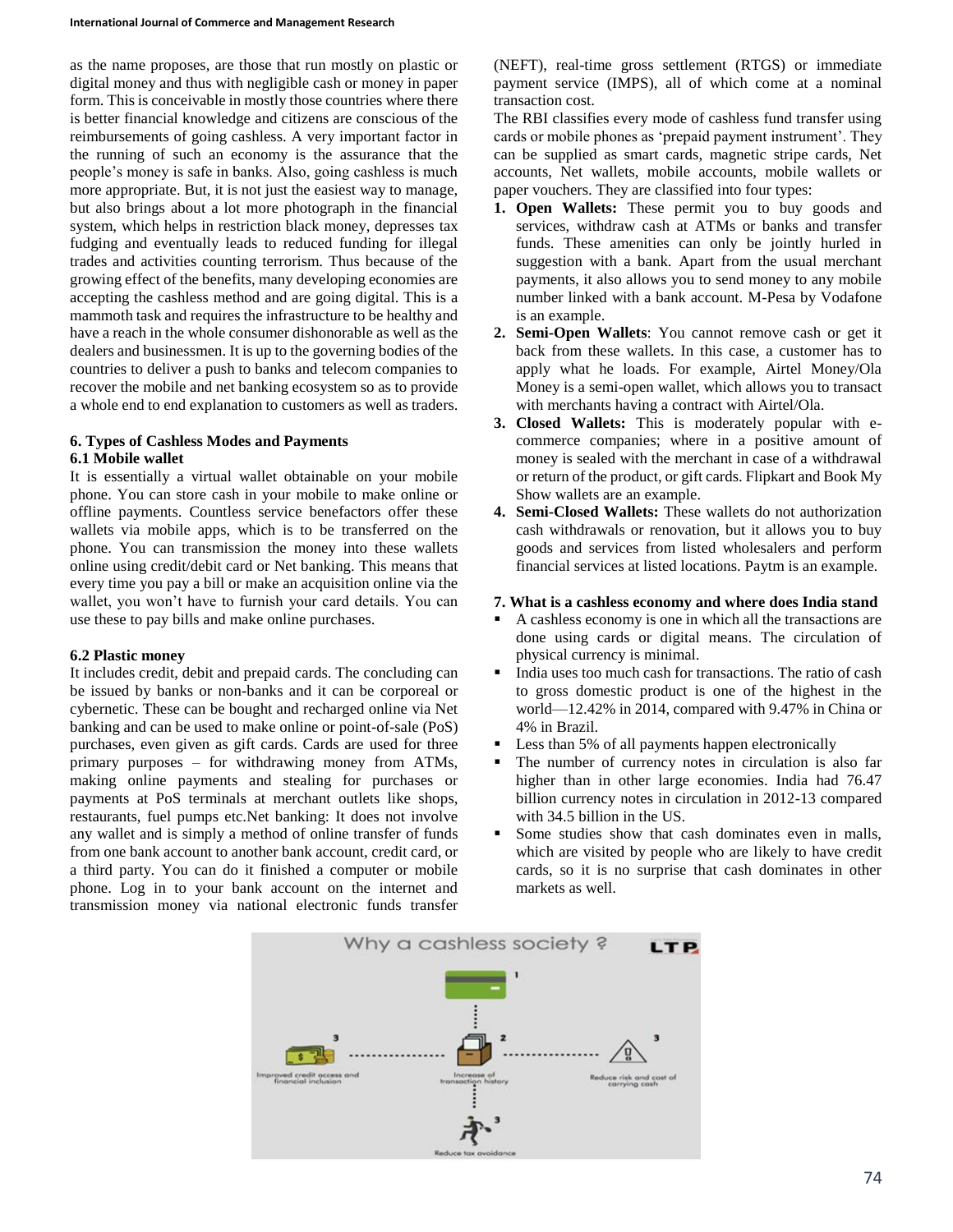## **8. Challenges for India in Going Cashless**

The current move of demonetization has nervous the grubby cages of cash created economy and involuntary the people to rethink the MO of dealings and trade. The demonetization drive was initially designated as a tool to challenge the problem of black money and fake currency, but since then, the description has clearly shifted base. Now it is a way to endorse cashless dealings among citizens, which is actually a good idea for the country. But the question is whether India is ready for it or how feasible it would be for the government to opportunity India into a cashless economy by 2020.India has a large volume of black money. Conferring to recent evaluations around 1/4th of Indian GDP is the shadow economy of India, which is like a parallel dimension slowly slurping out energy and matter from our measurement (economic ecosystem).

Though, one thing wants to be made strong that of all the black money in India only 10% of it is in horded cash and the rest is in fluctuating in the market or is in form of gold, stocks or real estate. The achievement or failure of demonetization as a incomes to curb black money and fake currency can only be resolute after a couple of months but the fact that digital economy is good for the country, is crushingly accepted as true. What you need to distinguish is, how it can be helpful for our country and what are the contests in front of India in going cashless.

### **9. Benefits of Cashless Economy**

- Reduced Maintenance Costs: The logistics and supply chain of cash is estimate the exchequer affluence. The amount of money mandatory in printing cash, its storage, conveyance, distribution and perceiving imitation currency is huge. Concentrated instances of tax escaping because it is financial institutions based economy where business imprints are left.
- Transparency in Transactions: Needless to say, electronic dealings or plastic money always leaves a digital impermeable valuable for both the taxpayer (consumer) and the tax collector (government). It will curb generation of black money
- Higher Revenue: A unoriginal advantage of transparent transactions is collection of tax will increase. Thus producing higher income for the government, this in turn will be changed into public welfare policies and schemes.
- Financial Inclusion: The will to have a cashless economy will promote financial attachment of the people. It will require the government to connect all the households with a bank and plastic economy.
- Lower Transaction Costs: Digital business is a boon in terms of handling costs and waiting time. If fulfilled appropriately, it will increase the feasting and production rates, thereby cultivating the economy.
- Hygiene Soiled, tobacco stained notes full of germs are a average in India. There are many such happenings in our life where we significantly or innocently give and take germs in the form of rupee notes. This could be circumvented if we move towards Cashless economy.
- In a cashless economy there will be no delinquent of soiled notes or fake currency reduced costs of functioning ATMs. Speed and consummation of operations for customers, no delays and columns, no connections with bank staff mandatory.
- A Moody's report attached the impact of electronic

transactions to 0.8% increase in GDP for emerging markets and 0.3% increase for developed markets because of increased rapidity of money

 There will be greater competence in welfare programmes as money is supported traditional into the accounts of receivers. Thus once money is transferred directly into a beneficiary's bank account, the entire process becomes see-through. Payments can be easily outlined and composed, and dishonesty will mechanically drop, so people will no longer have to pay to collect what is technically theirs. There will be effectiveness gains as deal costs across the economy ought to also come down.

 An increased use of credit cards in its place of cash would mainly qualify a more detailed record of all the connections which take place in the society, allowing more limpidity in business procedures and money transfers.

## **10. Merits of a Cashless Economy**

Some of the merits of a cashless economy are registered below, going through these you will understand how important this initiative is and how it will shape the Indian economy in a positive way.

- 1. It boosts the economy because the cost of creation and treatment paper money is quite high.
- 2. It decreases the terrorist happenings, as most of the extremist activities are fueled by the black money in hard cash.
- 3. This aids the situation, as no trees are cut for production of paper money.
- 4. Reduction in crime rates. Crimes with monetary motives are intermittent in cashless economy. An instance of this has been seen in Delhi freshly when the government pulled out high value notes.
- 5. It is the remedy for fake money problem. No cash simply means any fake cash.
- 6. Adherence to labour laws can be achieved, as now labours will be paid in their bank accounts.

## **11. Demerits of a Cashless Economy**

Every enterprise has a lop side also; some of the drawbacks of cashless economy with corresponding to India are given below. In the later part of this item we will talk in detail about the challenges correlated to cyber security, individual's financial data, and online banking fraud which a cashless economy can face.

- 1. No cash in hand. Always a reliance on your card or bank system connectivity.
- 2. Major part of Indian population is not cultivated about banking systems, specifically about the digital aspect of it. Hence they may resist making online transactions.
- 3. Automation and online transactions will cut down large number of jobs.
- 4. India is dominated by small retailers and they don't have enough resources to invest in electronic payments.
- 5. Intensification in cybercrimes and online banking deceptions

## **12. Challenges Ahead**

However, in a country of 1.3 billion people, not all is flawless and not all is rosy. Going cashless must be an exponential bend, slow initial buildup then fast marched in later stages, not a digital step signal. That could be counterintuitive to the whole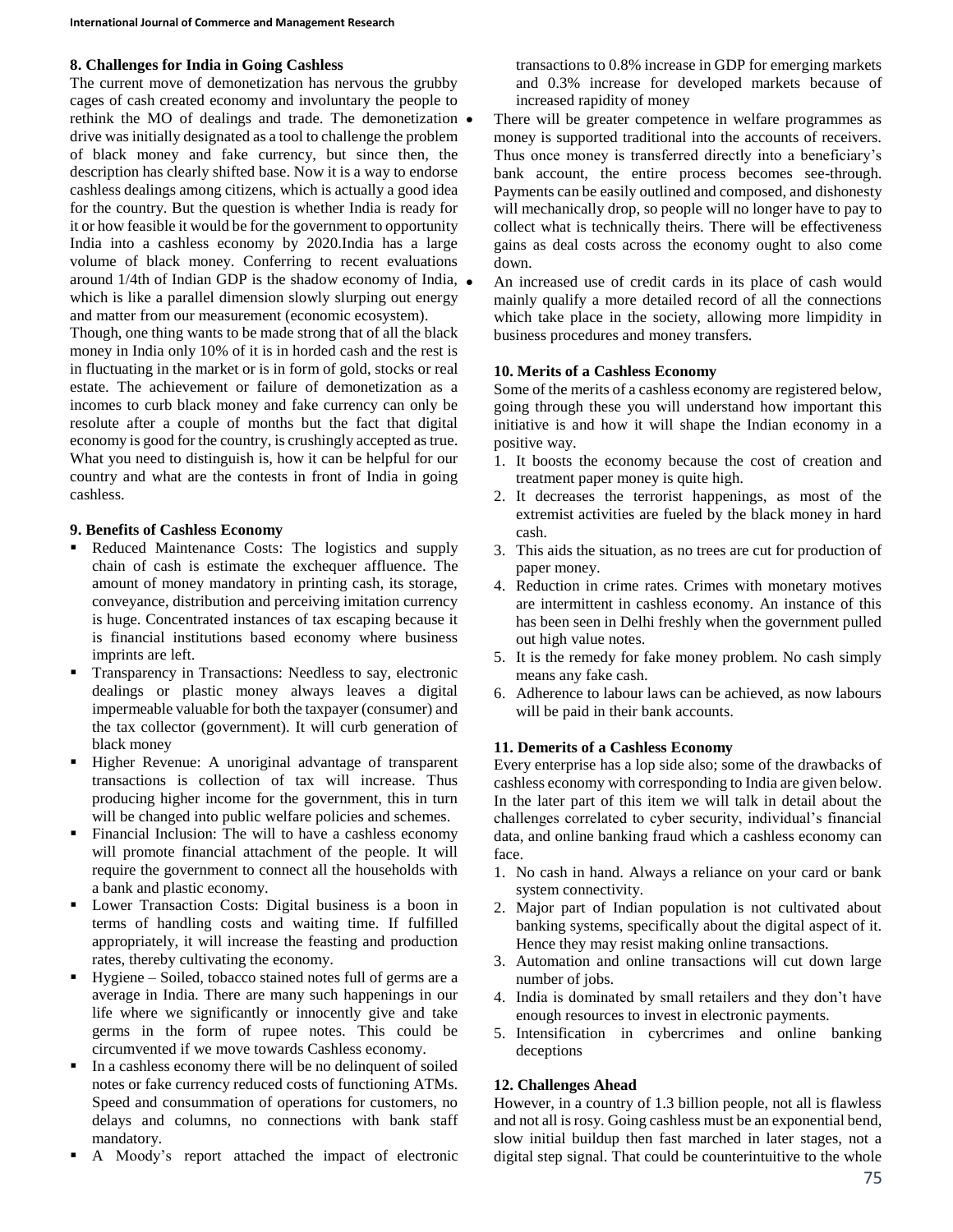procedure. India is a large country that needs a change that is systemic and methodical. Here is a list of challenges-

- 1. High Cash Dependency: India has high cash diffusion in almost all of its dealings that happen as B2C transactions. Total cash flow in the market accounts for 12.04% of the GDP, which is among the highest in developing countries. This goes to show our requirement on cash is severe and it requires time to challenge it.
- 2. Lack of Digital Infrastructure: The first and primary requirement of a digital economy is the diffusion of internet and smartphone. While a billion mobile payments (not users), only 30% of subscribers use smartphones. With 370 million mobile internet users, over 70% of them are in cities while 70% of Indian population lives in villages.
- 3. Skepticism in Merchants: Small time wholesalers as well

as users have high quantity of misgiving over plastic money and they need to be cultivated over the possible benefits of using it. One cannot expect an instant change in the awareness of a mainstream of Indians over the use of plastic money. Government desires to come out with awareness and incentive schemes to stimulate digital economy.

4. High Merchant Discount Rate: These are the percentage subtracted from each purchase a commercial makes by the card delivering specialist or bank. These are volume dependent and are more inexpensive if the commercial is able to sell a large amount of products, thereby advantageous for big dealers. For smaller merchants, it does not provide enough encouragement to make the shift from cash.



#### **13. India's Cash to GDP ratio**

As calls for going cashless produces showier in India, a key challenge being challenged at the global level is to check the remaining rise in the total value of money in circulation and its share in the overall GDP, a trend particularly seen in the US, Switzerland and Euro area.

Such remaining rise in the movement of exchanges for economic activities could well be a major disablement in the alteration to a cashless and digital economy. India's cash to GDP ratio — an pointer of the amount of cash being used in the economy  $-$  is around 12 to 13%, which is much higher than major economies including the US, the UK and Euro area but below that of Japan (about 18%). Unexpectedly Indonesia, another developing economy, has a much lower ratio of around 5%.

#### **14. The four key prerequisites for going cashless have been identified as follows**

1. Broad access to financial services. This includes the obtainability and affordability of financial services and crops and whether people use bank accounts and automated payment products. The in-formalization of the Zimbabwean budget and uncertainty of the banking system have worked against this in that a large section of the population does not bank its money. However, due to

cellphone dissemination, which is probable to be in excess of 100 percent, there is wide feast use of cellphone banking, which is an encouraging characteristic. We need to exploit on this and enable cellphones to be used as payment instruments. This is certainly beginning to happen as the uptake of the necessary technology increases.

- 2. Merchant scale and competition are also key determinants. These designate the potential for uptake of new payment clarifications by large scale wholesalers and also consider the concentration of local struggle. The cost of implementation of cashless systems continues to be quite high (e.g. a POS system costs US\$500) and this has inclined to limit their obtainability. Added to this, is the fact that Zimbabwe still has a few large scale wholesalers who have a monopoly and therefore can control the pace of applying cashless systems without unavoidably losing market share to participants. Remarkably enough, the fluidity crisis has unintentionally forced enhanced acceptance of cashless systems by many shops, large and small, and this can only work to our advantage.
- 3. Next are macro-economic and cultural factors. Involved are factors that influence on favorite for cash, such as ease of doing business and size of the relaxed economy. Zimbabweans prefer to use cash, this has been the case